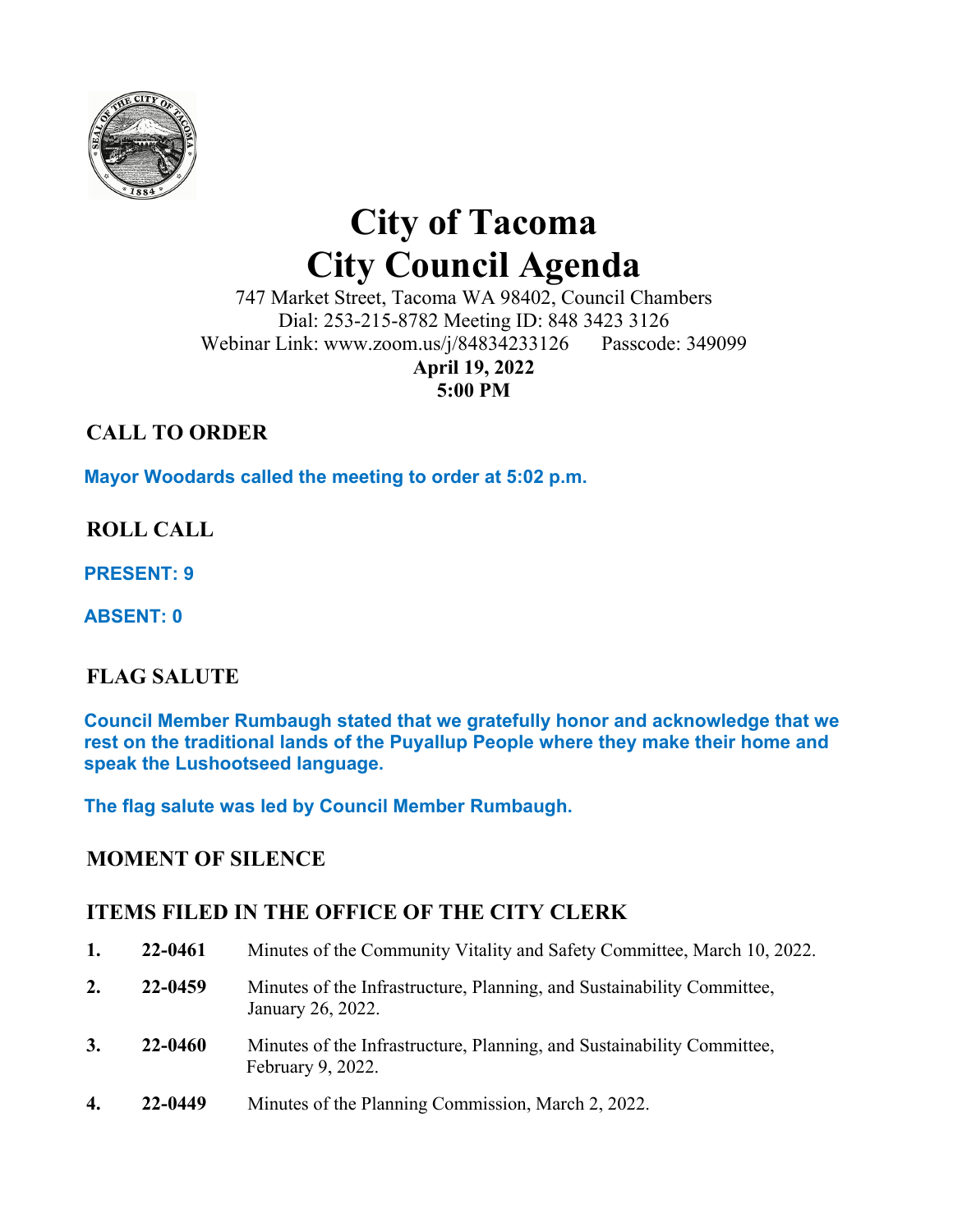- **5. 22-0450** Minutes of the Planning Commission, March 16, 2022.
- **6. 22-0462** Minutes of the Public Utility Board study session, March 23, 2022.
- **7. 22-0463** Minutes of the Public Utility Board meeting, March 23, 2022.
- **8. 22-0464** Minutes of the Public Utility Board special meeting, March 30, 2022.

# **CONSENT AGENDA**

## **RESOLUTIONS**

**9. RES40949** A resolution authorizing the execution of a grant agreement with the Office of Justice Programs at the Department of Justice, in the amount of \$303,790, accepting and depositing said sum into the Neighborhood and Community Services Special Revenue Fund, for external contracts that support community violence interventions and the City's transformation efforts, retroactive to October 1, 2020, through September 30, 2024.

**MOTION: Ushka SECOND: Blocker ACTION: The Consent Agenda was declared adopted.** 

Ayes: 9 Nays: 0 Absent: 0 Abstaining: 0 **Items Removed: \_0** 

### **PROCLAMATIONS/RECOGNITIONS/PRESENTATIONS/ANNOUNCEMENTS**

**10. 22-0457** Proclaiming Friday, April 22, 2022, as Earth Day.

## **PUBLIC COMMENT**

**Public Comment began at 5:09 p.m.** 

**The City Clerk's Office received no written comment for Public Comment.** 

**Four individuals addressed the City Council.** 

**Public Comment ended at 5:17 p.m.**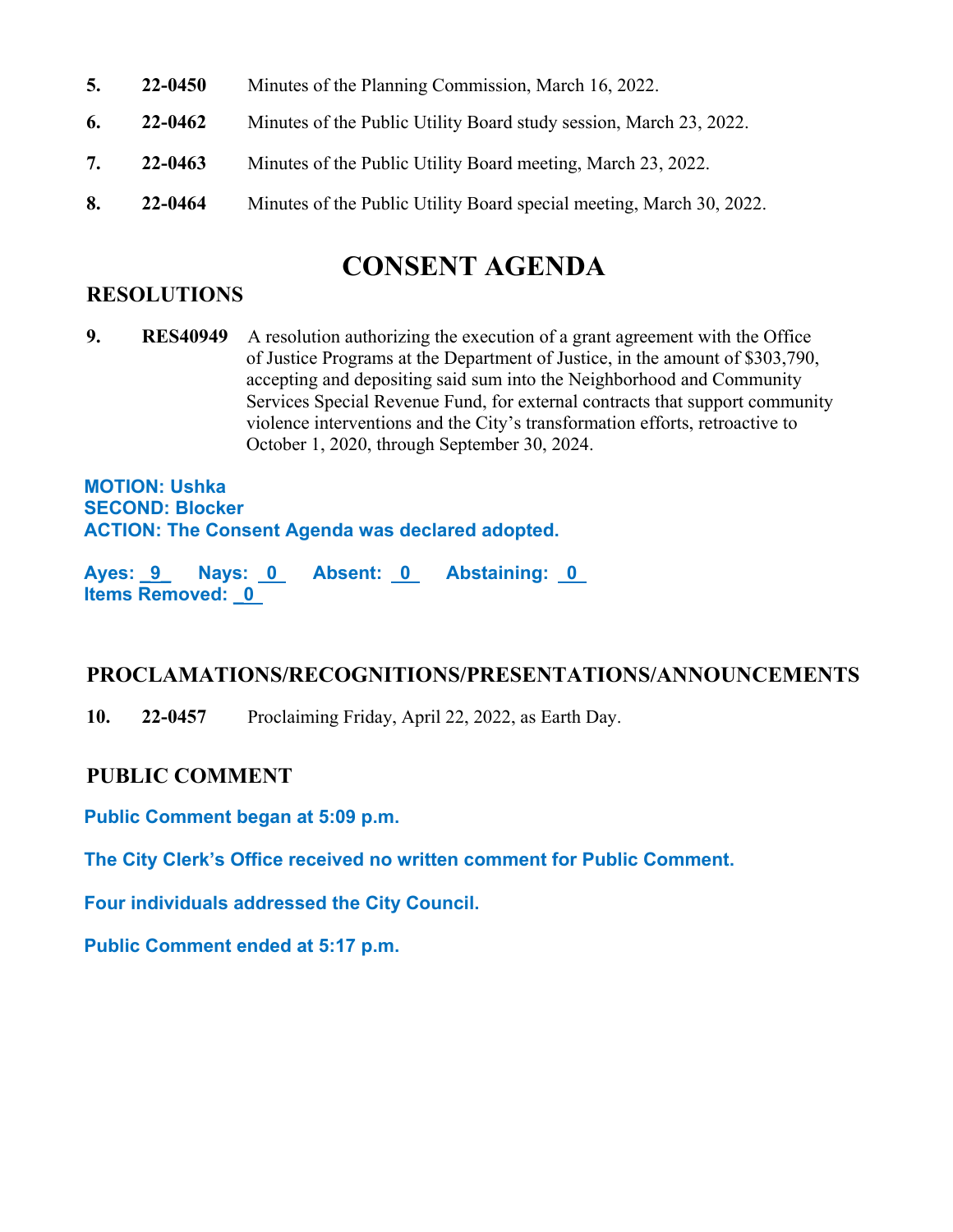# **REGULAR AGENDA**

#### **RESOLUTIONS**

**11. RES40950** A resolution authorizing the execution of a Quit Claim Deed to City Central to remove a property clearing on the title, located at 4041 Tacoma Mall Boulevard.

**MOTION: Ushka SECOND: Blocker ACTION: Adopted.** 

**Ayes: \_9\_ Nays: 0 Absent: 0 Abstaining: 0** 

**12. RES40951** A resolution authorizing the execution of a Multi-Family Housing Eight-Year Limited Property Tax Exemption Agreement with Tacoma Land Investments LLC, for the development of 306 multi-family market-rate rental housing units, located at 1924 Yakima Avenue, in the Downtown Regional Growth Center.

**MOTION: Ushka SECOND: Blocker ACTION: Adopted.** 

Ayes: 9 Nays: 0 Absent: 0 Abstaining: 0

**13. RES40952** A resolution authorizing the execution of a Multi-Family Housing Eight-Year Limited Property Tax Exemption Agreement with VDR Land, LLC, for the development of 132 multi-family market-rate rental housing units, located at 506 North 4th Street, in the Downtown Regional Growth Center.

**MOTION: Ushka SECOND: Blocker ACTION: Adopted.** 

**Ayes: \_9\_ Nays: 0 Absent: 0 Abstaining: 0** 

### **FINAL READING OF ORDINANCES**

**14. ORD28809** An ordinance amending Chapter 1.12 of the Municipal Code, relating to the Compensation Plan, to implement compensation for employees represented by Teamsters Local 313.

#### **ACTION: Passed.**

Ayes: 9 Nays: 0 Absent: 0 Abstaining: 0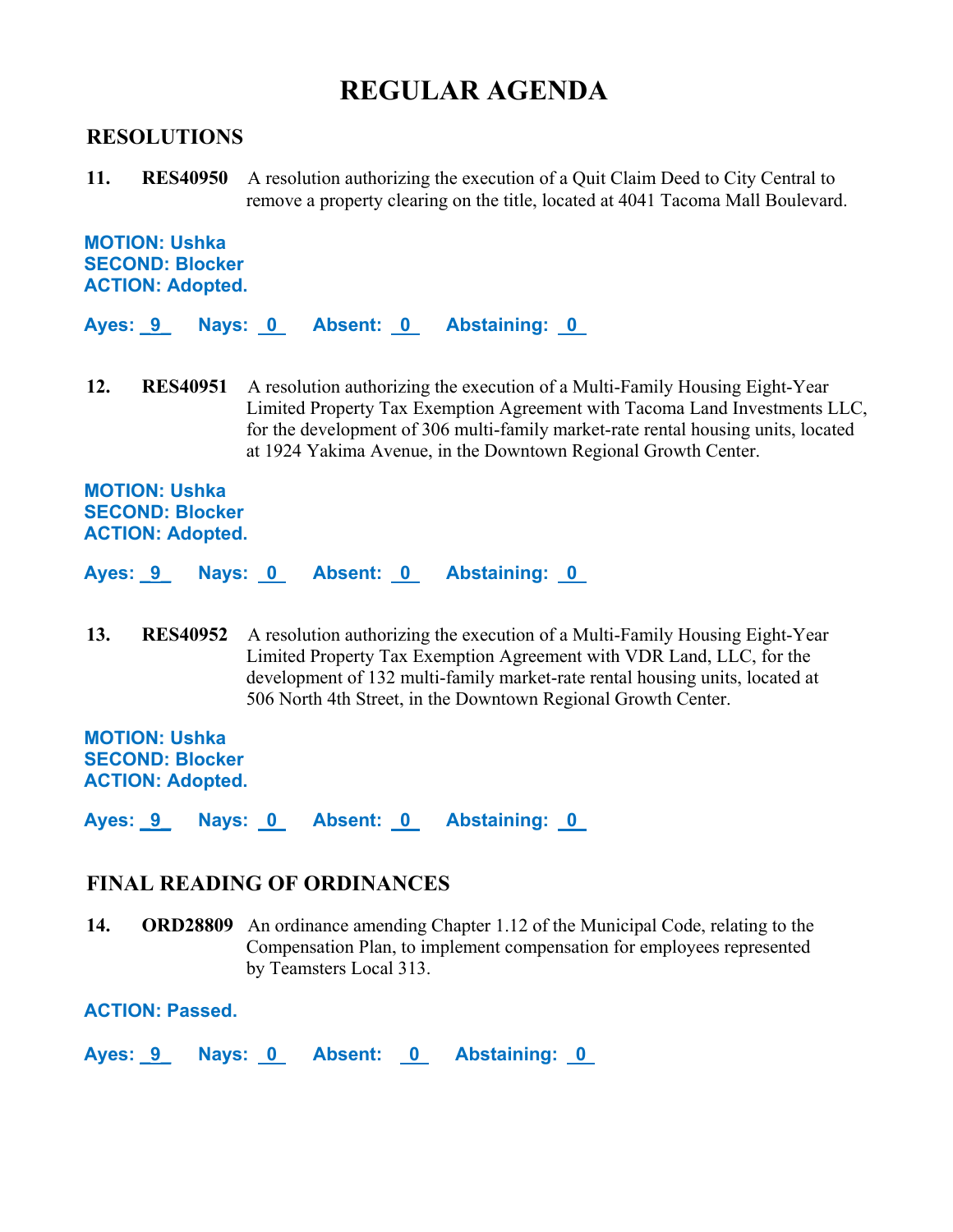**15. ORD28810** An ordinance amending Chapter 1.12 of the Municipal Code, relating to the Compensation Plan, to implement rates of pay and compensation for a new classification entitled Police Chief of Staff.

**MOTION: Ushka SECOND: Blocker ACTION: To move as a substitute, Substitute Ordinance No. 28810.** 

Ayes: 9 Nays: 0 Absent: 0 Abstaining: 0

**ACTION: Passed Substitute Ordinance No. 28810.** 

Ayes: 9 Nays: 0 Absent: 0 Abstaining: 0

**16. ORD28811** An amended ordinance amending Chapter 11.05 of the Municipal Code, relating to Model Traffic Ordinance, by adding a new Section 11.05.133, entitled "Unlawful exhibition of speed attendance prohibited", relating to prohibiting attendance at unlawful exhibitions of speed.

**ACTION: Passed Ordinance No. 28811, as amended.** 

**Ayes: \_9\_ Nays: 0 Absent: 0 Abstaining: 0** 

## **FIRST READING OF ORDINANCES**

**17. ORD28812** An ordinance amending Chapter 12.01 of the Municipal Code, relating to Utility Charges, by amending Section 12.01.010, entitled "Utility services establishment", to establish a temporary, two-year waiver of certain disconnection and reconnection fees, effective through May 31, 2024.

**Set over for final reading next week.** 

### **UNFINISHED BUSINESS**

**There was no unfinished business.**

# **REPORTS BY THE CITY MANAGER**

**Report was given.**